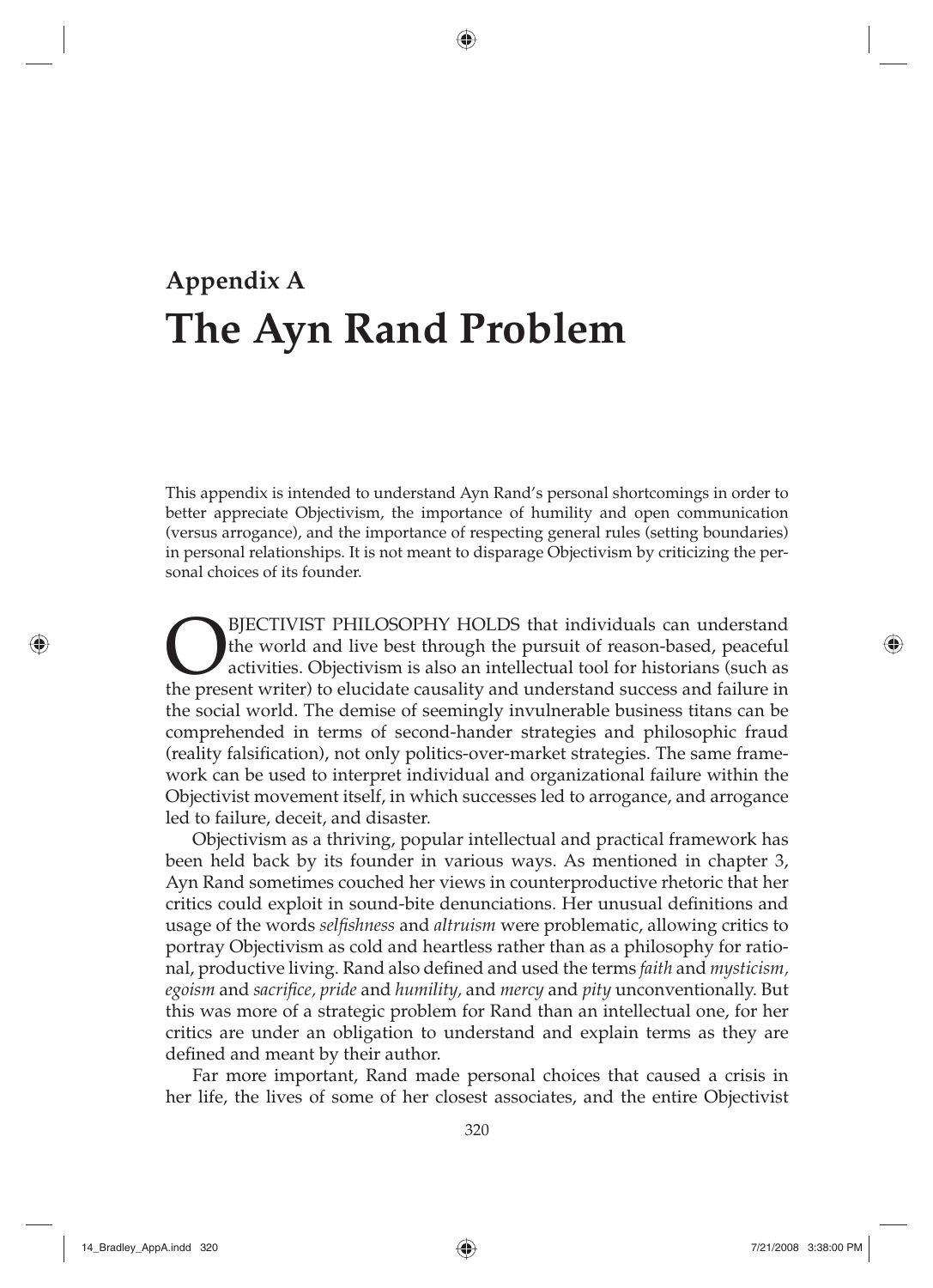movement. This outcome could have been avoided by rational thinking, something that Rand's philosophy championed in so many other ways. Walking the talk in this case would have avoided much personal anguish, for as Scott Peck has written, "Mental health is an ongoing process of dedication to reality at all costs."

Rand's writings and philosophy point toward a strong inward-out self: the self-sufficient person. Yet she herself suffered from personal insecurities and a high need for approbation, however much she might have tried to deny or hide it. She attracted an inner circle of admirers and students who were psychologically whipped into a cult of obedience to her. But this was part of something else that came to engulf Rand: a relationship addiction, called *codependency* in the mental health literature, with her protégé-turned-lover Nathaniel Branden. Rand placed her happiness, her self-esteem, in the hands of another person. Like a narcotic, Rand's arrangement worked for a while. But the situation became less and less sustainable over time, leading Rand and Branden to dodge realities in their own ways to avoid a great crash. Predictably, such evasion would make the final result worse, not better.

Such a disaster is hardly unique. Mental falsification from emotional dependency is also the story of Ken Lay, who clung to a preferred reality that stemmed from his own personal insecurities. His Enron was different from the real Enron, just as Rand's dreamt relationship with Branden became different from the real one. In these cases (and many others, from other walks of life), the dichotomy brings turmoil—or worse. For as Rand said in *Atlas Shrugged* (speaking through her hero, John Galt): "Reality is not to be wiped out, it will merely wipe out the wiper." It did wipe out Ken Lay—reputationally, emotionally, and physically. And it brought the "goddess of reason," Ayn Rand, to her knees.

Like the missteps that brought down Enron, the codependency (or love addiction) that engulfed Rand started small and spun out of control. It was a slippery slope that began by violating what Adam Smith called "a sacred regard to general rules." It was heart over head, forgetting Samuel Smiles's admonition that a person "must drill his desires, and keep them under subjection" to avoid becoming "the sport of passion and impulse."

Also, as in the case of Enron, Branden and Rand made no midcourse corrections but engaged in vivid imagining, role playing, and mutual deceit in an attempt to get to a fanciful *other side.* The two embarked on an unsustainable path, enjoyed an Enronish boom, prolonged an artificial situation, and suffered a painful crash. The real tragedy was not that their peculiar Objectivist (or anti-Objectivist) experiment ended badly but that it started wonderfully. In other words, the affair should not have begun, and once begun, it should have ended quickly, with contrition.

Because Rand created and largely controlled the spread of Objectivism, her persona became almost as important as the philosophy itself—a dangerous development for any movement in which ideas must trump personalities. (Ken Lay's image as the buoyant Mr. Enron would have a similar, insidious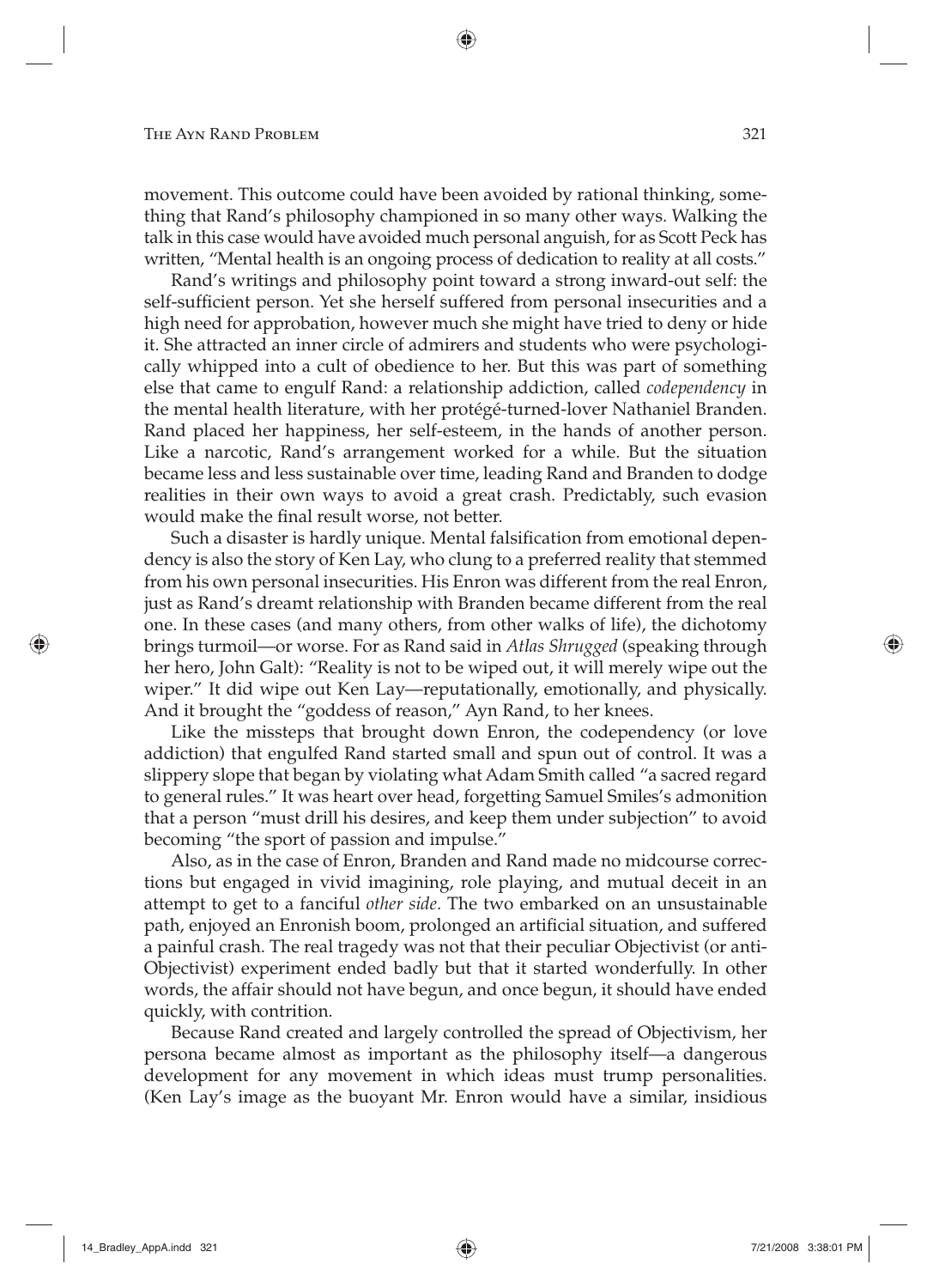effect.) Her death in 1982 left Objectivism to stand on its own, although a wing of her supporters has continued to equate not only Rand's ideas but also her *actions* with Objectivism. Such idolatry aside, fully evaluating Rand's philosophy requires understanding and abstracting from Ayn Rand's personal shortcomings—then applying that understanding and those abstractions to the core subject of our trilogy.

## **The Affair/Addiction**

Objectivism as an organized intellectual movement was ruptured in 1968 by the acrimonious split between Ayn Rand and her heir apparent, Nathanial Branden. At the time, he headed the 10-year-old Nathaniel Branden Institute (NBI), which with Rand's consent and participation offered courses in Objectivism in 80 cities around the United States. Her sudden, shocking repudiation of Branden ended the enterprise, to the bewilderment of thousands of serious students of Objectivism. (The NBI mailing list at the time had grown to 80,000 names— "all people who had attended lectures, subscribed to the magazines, etc.")

The complete, acrimonious break resulted from a conflict between reason and emotion in a real-world, intimate relationship, one that turned out quite differently from Rand's fictionalized ideal. Rand, married to Frank O'Connor, and Nathaniel, married to Barbara Branden (neé Weidman), began having an affair in 1954, which was during the writing of *Atlas Shrugged.* At this time, Nathaniel was an impetuous 24 and Rand a mature (but needy) 49.

The affair began with emotional intimacy between the two in front of their spouses. Then, with a full explanation to their (reluctant) spouses, Ayn and Nathaniel began a platonic affair, scheduling time together when husband Frank would leave Rand's apartment so that she and the visiting Nathaniel could be alone. Five months later, in January 1955—again, with an announcement to the spouses—a physical affair started. So began, in Barbara Branden's words, "the nightmare that was to last for fourteen years, and was finally to smash many hundreds of lives."

Ayn and Nathaniel rationalized their intimacy as reason- and reality-based, corresponding to the highest moral values of love between a man and a woman. Both emphasized to Frank and Barbara that they loved their marriage partners just as before. Rand also stated that because of their 25-year age difference, the physical part would last only a year or so. But the affair engendered, in whole or in part, anxiety attacks for Barbara, a marginalization of and possible alcohol abuse by Frank, codependency and self-described "torture" for Rand, and a lifestyle of deceit and agony for Nathaniel.

All four, sworn to secrecy about the affair, engaged in a widening web of lies to keep the situation from others. Recalled Nathaniel:

Earlier, there had been the lie to Barbara and Frank that 'nothing will change,' and now we were lying to everyone in our circle. But, of course, *lie* was a word we never used. We didn't have to. We had a philosophical explanation for everything.

↔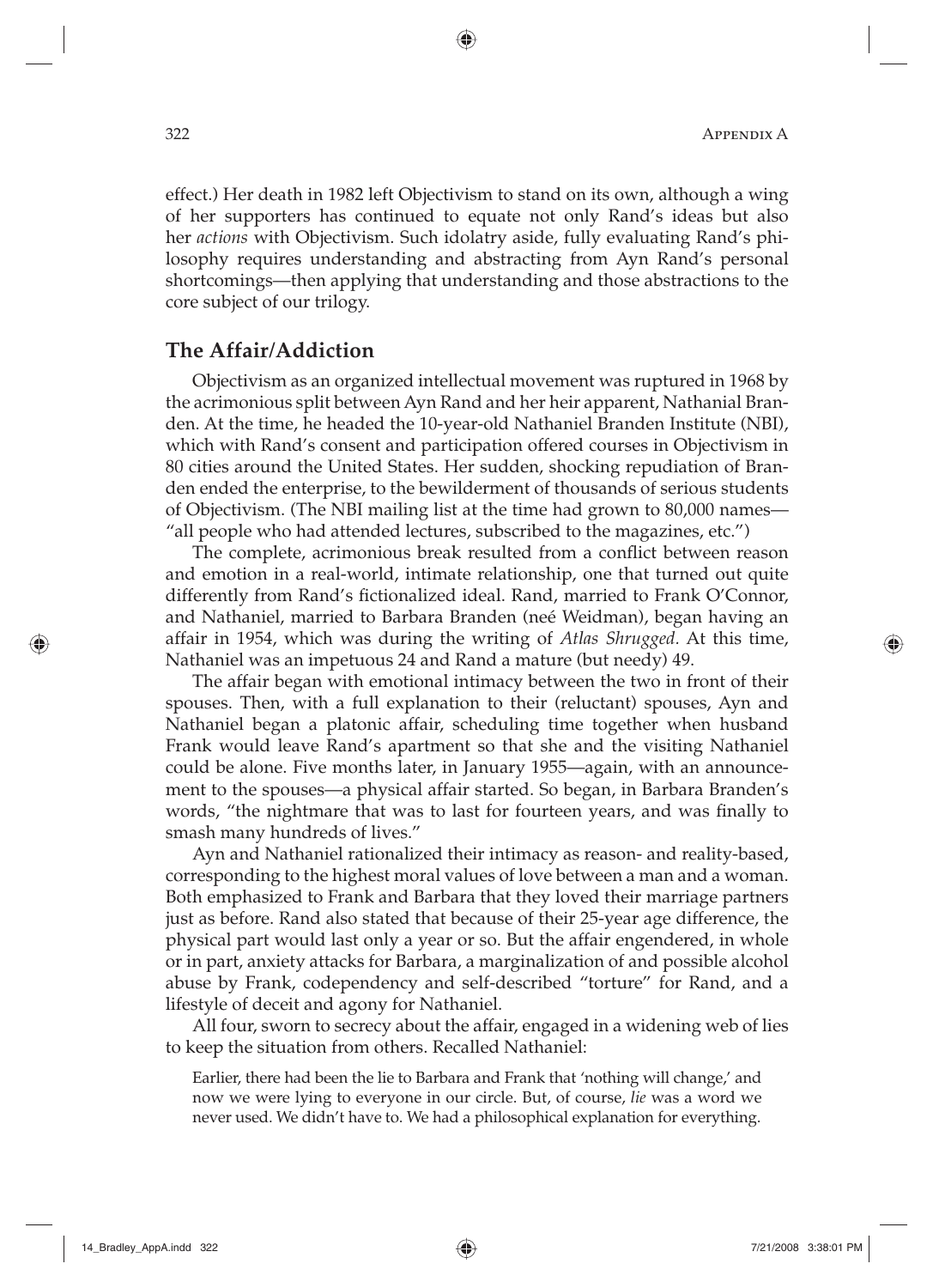Rand reputedly said, "Well, I don't like it either, but reality is reality," as though her desires were supreme and deceit simply an unfortunate byproduct. After all, wasn't such secrecy keeping up appearances in violation of a tenet of Objectivism?

The affair's honeymoon period lasted through the completion of *Atlas Shrugged* in 1957. The affair proved distracting to the book's completion, however, as Rand habitually spent hour after intoxicating hour with her young lover in deep emotional conversations and physical intimacy. (The 60-page speech of John Galt climaxing the book took two years to complete.) Rand was attempting to live a love scene from one of her novels, Barbara would later realize.

The affair cooled when Rand grew despondent at the negative critical reaction that greeted the publication of *Atlas Shrugged.* Collectivists of all stripes panned the book, as might be expected. But Rand's secular case for reason, individualism, and capitalism made enemies among conservatives as well. The worst conservative attack came in William F. Buckley's fortnightly magazine, *National Review,* when reviewer Whittaker Chambers slammed Rand's "mountain of words" as "remarkably silly" and "preposterous." Behind the book's free-enterprise message was a totalitarian psychology, Chambers claimed. Randian man was likened to Marxian Man, a Big Brother through the back door. "From almost any page of *Atlas Shrugged,* a voice can be heard, from painful necessity, commanding: 'To a gas chamber—go!'"

Rand viewed life grimly in this period. "The bitterness that had always been part of her makeup was becoming more pronounced," Nathaniel noticed. "She was impatient, irritable, angry, and quick to condemn—Frank, me, Barbara, Leonard [Peikoff], anyone in the Collective who said or did anything even slightly ambiguous or questionable." The physical part of the affair became less intense and stopped altogether, whereas the emotional side became erratic. Nathaniel, age 29, found himself in a situation in which he had ceased to be either "a lover to Ayn or a husband to Barbara." Rand, Ms. Objectivism, meanwhile, had emotionally slipped to the point that her self-esteem was based on another person.

### **The Break**

↔

Nathaniel was willing and able to continue the emotional side of his affair with the person who remained "the rock of my life." He also admitted to having, at least in his relaxed moments, "a kind of love for Ayn, at times very intense, and I showed this plainly." And given the big business that NBI had become, Branden was also in an employee relationship with Rand, because her endorsement propelled the enterprise.

A major disconnect emerged in 1963 when Rand, feeling more like her old self, asked Nathaniel to resume the sexual side of their relationship—and really to resume the emotional/physical oneness of before. But the 58-year-old was going in just the opposite direction from her 33-year-old intimate. Aging and isolated, Rand looked to Nathaniel as her primary joy and bedrock for the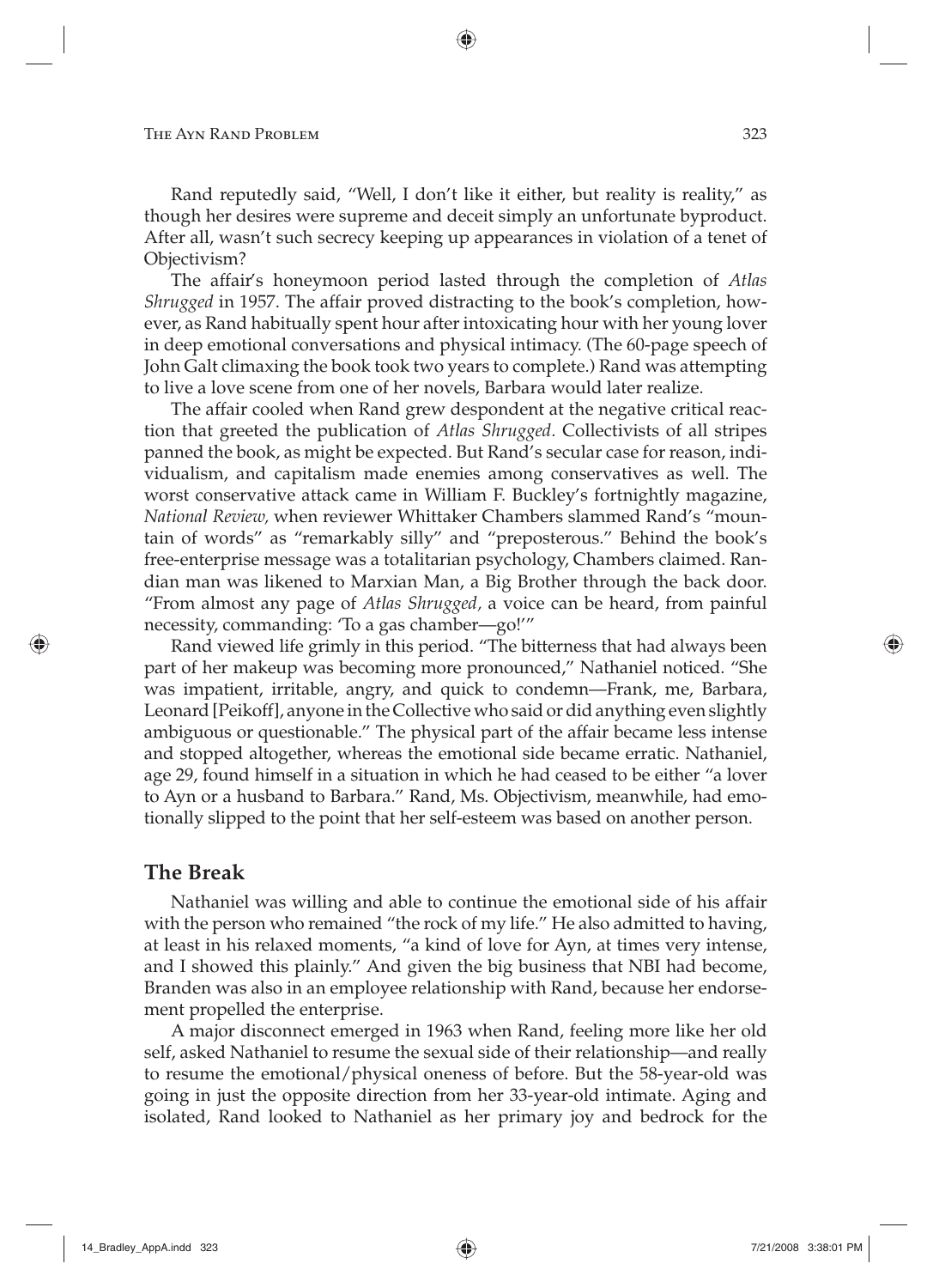#### 324 Appendix A

future, her Galt-like Atlas. She feared anything less than a full return to the affair's former glory—despite the fact that much had changed in the relationship in the past six years. And both still had their own spouses, who, by definition, were supposed to preclude such otherness.

Nathaniel, in fact, was no longer attracted to his mentor as a lover. Part of this was because of their ever-more-pronounced physical divergence and the years of enduring Rand's moodiness. But the other part was the inevitable that now happened: 34-year-old Nathaniel found a true love. The object of his affection, and soon his lover, was one of his Objectivist students, a fashion model 10 years his junior.

Patrecia Gullison, who herself had recently gotten married, was more than simply beautiful. According to Barbara Branden, she possessed "an unusual emotional spontaneity and openness and, at times, a startling acute sensitivity." Patrecia loved Nathaniel immensely—and did not place endless demands on him as did Rand. Before long, the love-starved, conflicted Nathaniel was in a new passionate affair. For her part, Barbara began having an affair with Nathaniel's understanding but not his formal consent.

Thus, any desire by Nathaniel for a physical relationship with Rand was out of the question. Furthermore, Patrecia meant that the emotional oneness with Rand was over too.

But rather than own up to his feelings and set boundaries on the relationship, even at this late date, Nathaniel made excuses to try to placate Rand. This was not deceit for its own sake. It was ends-justifies-the-means pragmatism to try to give Rand enough of what she needed and preserve what he did like about and need from their relationship. The truth, he feared, would devastate their personal and business relationship (as in fact it did).

Rand by this time was classically codependent. To her, it was all or nothing and had to be all. Her husband, Frank, hardly existed in her Nathaniel-centric world, and her relationship with him predictably suffered. Insecurities abounding, Rand increasingly came to view her world through Nathaniel rather than, as a mentally healthy person would, through herself.

With Nathaniel inventing a reality in an increasingly desperate attempt to allow Rand to have hers, the two were engaging in endless "psychoepistemological" sessions by late 1967.1 Rand—not getting logical explanations

<sup>1.</sup> Rand's role as psychotherapist to Branden multiply violated the rules by which clinical psychologists now practice. The therapist should not have any intimate relationship with the client, yet Nathaniel was her lover and employee. A therapist must be in a position to be able to recommend ending the affair—something that Rand was determined not to do. Professional guidelines set by the American Psychological Code of Ethics (available at www.apa. org/ethics/code2002.pdf) caution against "harm" (Section 3.04), "multiple relationships"  $(3.05)$ , "conflict of interest"  $(3.06)$ , "exploitative relationships"  $(3.08)$ , and "sexual intimacies with current therapy clients/patients" (10.05).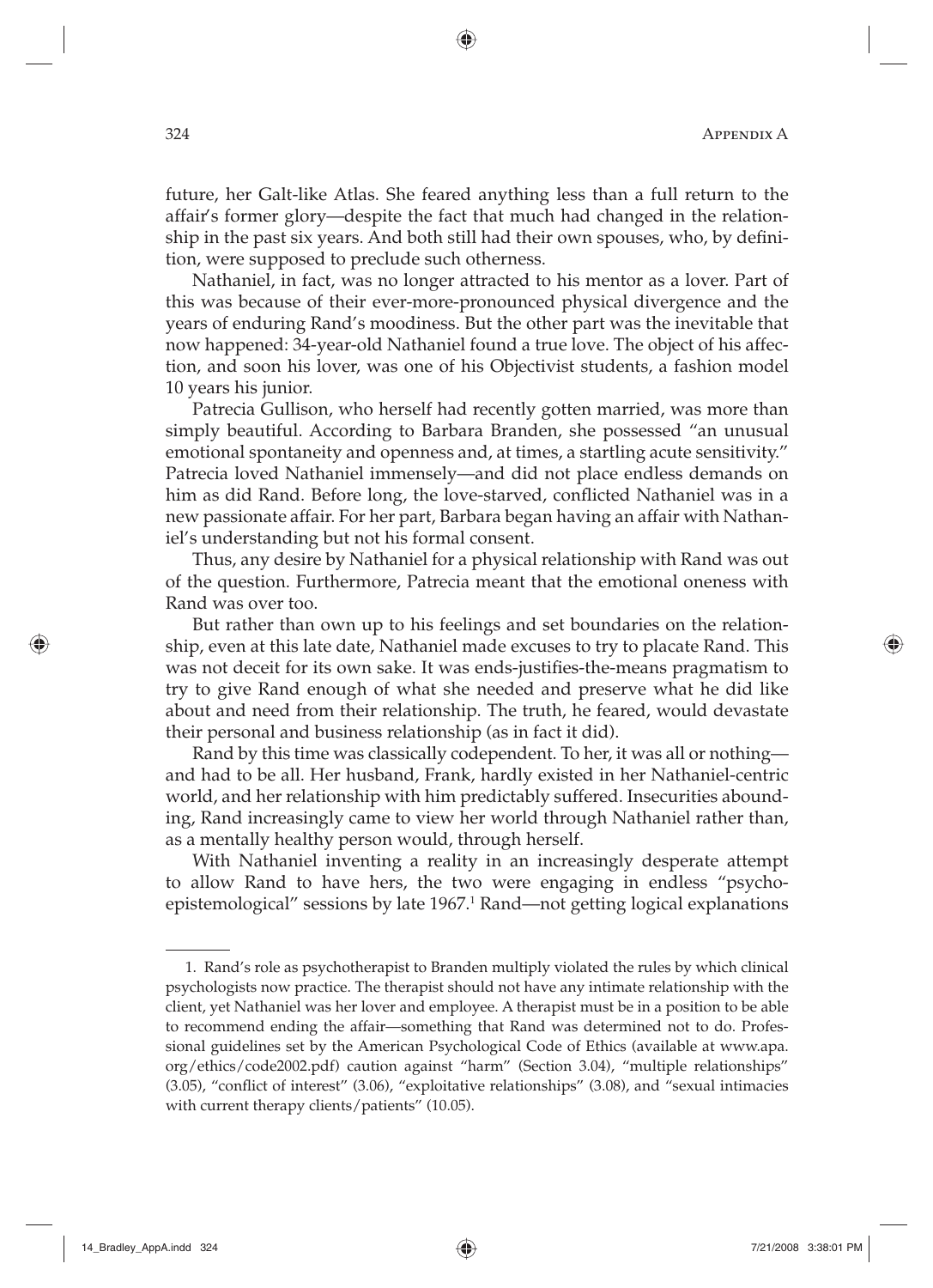and fearing what she was not hearing—reached out to Barbara to cope—or to control Nathaniel. Frank O'Connor, passive by nature, and now in a dysfunctional husband/wife relationship, was powerless and a target of Rand's unhappiness.

Sensing Nathaniel's withdrawal, Rand became more and more desperate and controlling toward her intellectual heir, so-called. As she became more manipulative, Nathaniel became more evasive, knowing what would happen if Rand found out that she had been replaced by an intellectual inferior and physical superior. Nathaniel was trapped, for he knew that the truth would "result in the total collapse of the life I had built . . . the end of everything." This included any chance for NBI, which was taking the next step of getting a new address: the Empire State Building, Rand's beloved skyscraper and a grand statement of how far he and Objectivism had come.

The Brandens' marriage was irrevocably broken by Nathaniel's new love. When Nathaniel told Rand that he and Barbara were separated, she responded with the words he did not want to hear: "Now, darling, perhaps there will be a chance for us to be in love again." Nathaniel at this point wanted to be "the best and closest of friends."

 $\sim$ 

In emotional turmoil, Rand wrote pained, furious entries in her personal diary. "I am *dead* in his mind already," she agonized. "I can't help this feeling. He makes me *feel dead.*" She complained elsewhere about the relationship's "*total* chaos," and her personal "horror" at where things were going. "Why don't I break with him now?" she pleaded with herself. (She could not—addicts cannot, short of recovery.) For his part, Nathaniel admitted: "I knew that I was putting her through hell." But he did not mean to do it—he *hated* doing it. He was simply trying to engineer—somehow, someway—a soft landing rather than a crash.

Rand feared reality! She knew that anything short of total love meant that Nathaniel would find, sooner or later, a true love, and that she, Rand, would be trapped in her own triangle. Indeed, for a time, a hypothetical "Miss X" became a major focus of their psychoepistemological sessions.

In summer 1968, three bomb blasts would demolish the relationship. The first was when a fearing, exhausted Nathaniel handed Rand a letter he wrote explaining why age was a barrier to a romantic relationship. Rand's diaries had been filled with suspicions that the physical was driving the emotional, and here was the dreaded confirmation. But the letter did not mention another reason: "her rage, her grandiosity . . . had long ago extinguished any romantic feelings I had for her." Also, his relationship with Patrecia was left unmentioned, though she was the very person who Rand finally now suspected of being Miss X.

Rand reacted harshly, realizing that the 14-year affair had to come to an end in abject failure. Emotionally sick from trying to control Nathaniel and to construct her desired reality, Rand screamed at Nathaniel, summoned Barbara, and went through a litany of what-to-do-nows. Nathaniel, his worst fears confirmed,

↔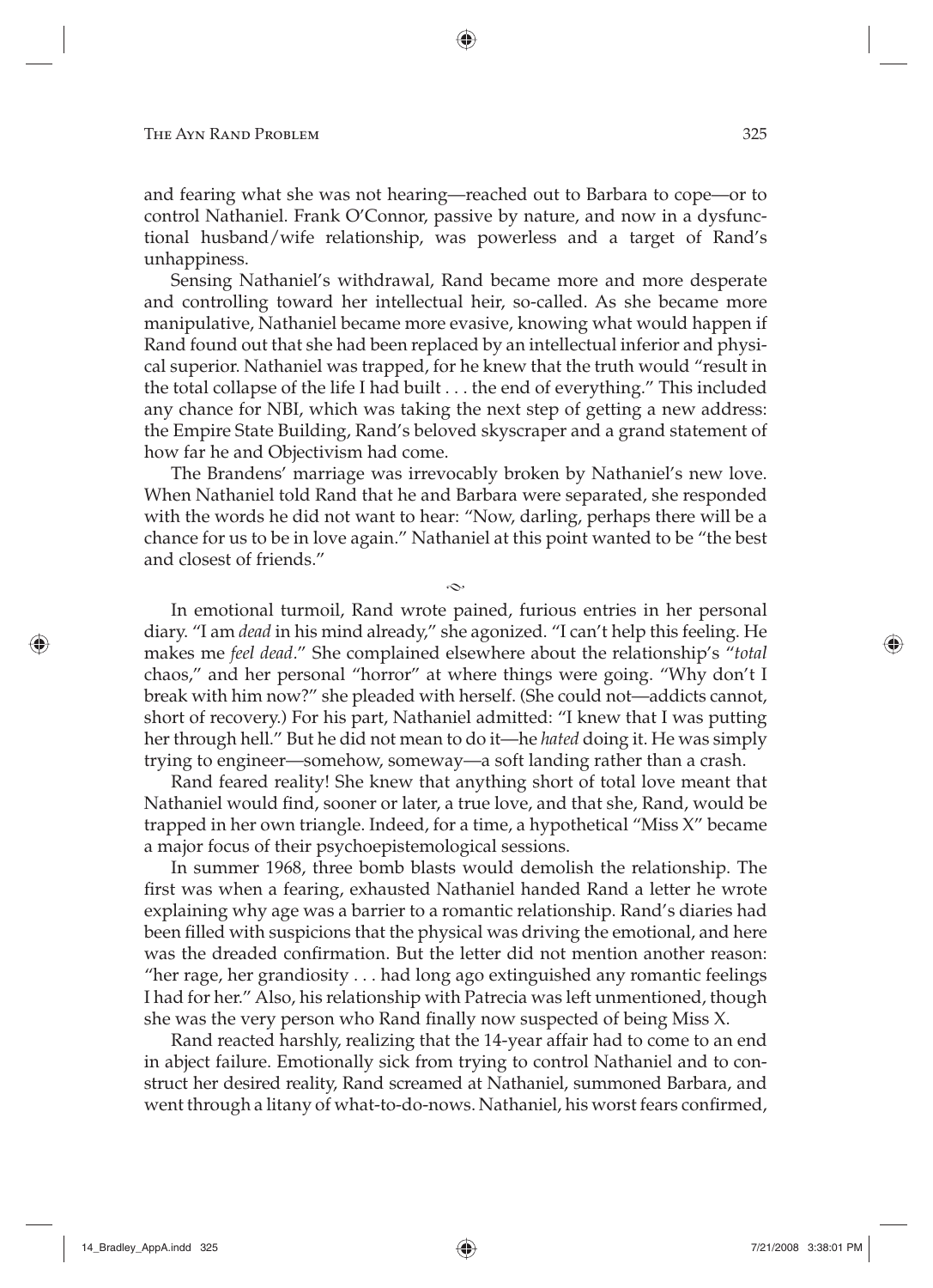was now "passionately sorry" that he had not confessed to Rand years earlier. "But it was also the first step toward a return to reality and the rebuilding of my self-esteem."

To cope, Rand returned to her diary. This time she wrote out a careful outline before proceeding with a 12,000-word entry—no doubt for posterity. (Indeed, she would not destroy her diary or stipulate that it not become public—which it finally did, in part, with James Valliant's book, discussed later.)

Rand tried to contain her rage at "the worst traitor and the most immoral person I have ever met." But she did rage at "the total hell (for me) and the terrible torture of the last five months of 'psycho-epistemological therapy.'" Remarkably, there was no mention of Frank O'Connor as she reviewed and parsed the history of the affair and the rabbit-trail truth sessions. Rand described her "stunned awe at the magnitude of the horror involved in such a phenomenon—at such an ignominious end for what had been, potentially, such rare and authentic greatness," as if the affair could and should have been a lifelong joy to all parties. She ended her entry with a soft touch—a last hope, really—that Branden could see the light, recover, to make at least part of her reality become real. "Well," Rand wrote, "I wish him the best premises—in the name of the best within him."

Rand decided to let Nathaniel continue at NBI. The two visited strictly on business matters and actually shared their feelings about the pain that both were going through from the relationship pullback. But Rand was still codependent. As she told her new best friend, Barbara Branden, in this period: "There is nothing for me to look forward to, nothing to hope for in reality. My life is over. He has forced me into a permanent ivory tower. He took away this earth."

The second blast came when Nathaniel confessed that he was in love with Patrecia to an intermediary Rand had chosen to help them cope with the new reality. When Rand received this news, she broke into rage and announced that she would never speak to Nathaniel again. Rand sent him a set of demands for being able to continue at NBI. When he agreed to those, new demands followed.

Then the third and final blast came. Barbara, finding out that she was to replace Nathaniel as heir to Rand's estate should Ayn outlive Frank O'Connor, could no longer continue to keep a deceit: the affair between Nathaniel and Patrecia. With Nathaniel's permission, Barbara confessed this fact to Rand, whereupon—hell hath no fury. It suddenly became clear: Nathaniel had been lying systemically. It was all his fault, Rand now knew.

But Nathaniel had concocted an alternative reality to avoid devastating his mentor-turned-lover-turned-codependent—and to save the nonromantic side of their relationship, not to mention his business life. He certainly was not out to hurt Rand; he simply wanted the romantic switch turned off. Yet Rand was addicted—to him. She was *allowing* Nathaniel Branden to torture her rather than realistically concluding: *This is not romantic love, this can't be romantic love, this should have never been romantic love, so let's reground the relationship.* Branden's deceit was about not bursting Rand's bubble, for he wanted Rand as mentor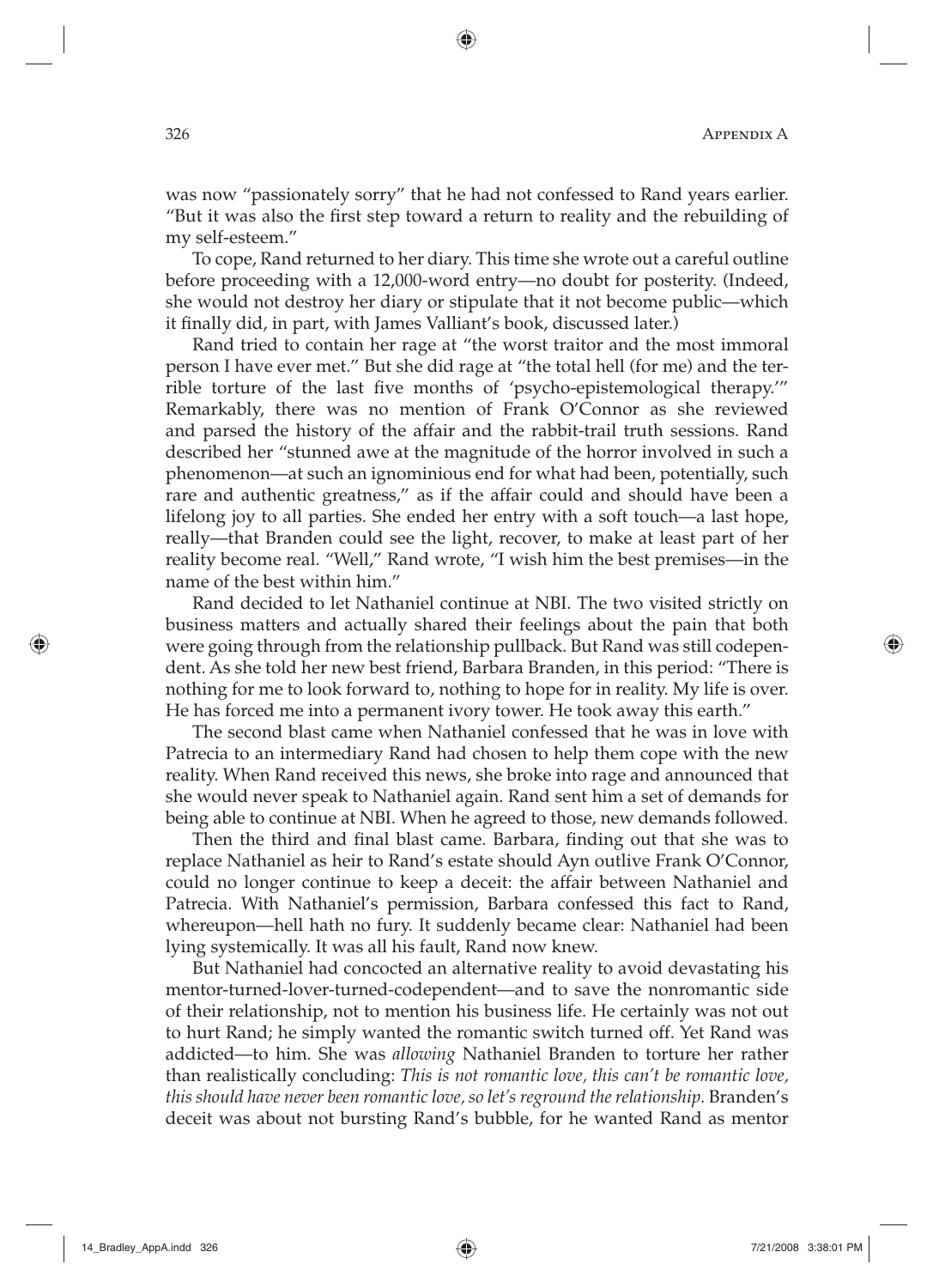and dearest friend—and needed her endorsement for professional reasons and for the continued growth of the Objectivist movement itself.

Upon receiving the full story from Barbara, Rand immediately summoned Nathaniel, whereupon she verbally, emotionally, and physically attacked him in a final meeting that ended with her hiss:

If you have an ounce of morality left in you, an ounce of psychological health, you'll be impotent for the next twenty years! And if you achieve any potency sooner, you'll know it's a sign of still worse moral degradation!

Nathaniel may have been a pitiful liar and hypocrite, but Rand was a sick codependent who had put her happiness in another 's hands and got crushed.

 $\sim$ 

NBI was dissolved, and Nathaniel moved from New York City to California to begin life anew with Patrecia, who became his second wife in 1969. Rand, with all her influence and through her remaining intimates, conducted a scorched-earth policy in an attempt to discredit and otherwise ruin Nathaniel. Rand even would expunge references to Branden's work when her original articles were reprinted—as if his intellectual contributions to Objectivism were now null and void.

Nathaniel had Patrecia and little else; Ayn had Frank and a lot. It was time for both to lick codependency, for such "recovery is when fun becomes fun, love becomes love, and life becomes worth living."

Rand may never have recovered, however, for recovery requires coming to grips with the reasons for the addiction—owning up to one's insecurities and recognizing the inadequacies in one's other relationships—and accepting responsibility. But Rand, viewing herself as the exemplar of what people should be, could not admit that the affair had been wrong *in principle.* And so to her last breath, she saw herself as a victim of the other party in the codependency and thus was unable to understand, forgive, and forget—or really recover.

Rand explained the sudden, stunning break—as stunning as the Enron collapse was in a different context—by resorting to half-truths, a method she philosophically condemned elsewhere as a "very vicious form of lying." Rand would never own up to the circumstances leading to the split, personally or publicly, placing all blame on others. She was *in denial*, in the vernacular of addiction science, as much as Nathaniel Branden himself can be blamed for his bad choices and tar-baby deceit.

The split between the Brandens and Rand was part of a pattern. Many in Rand's inner circle suffered from "paralyzing alienation." Barbara recollected how during that time, "a philosophy that exalted individualism and joy was becoming, in practice, a set of dreary duties and a source of agonized emotional repression. A philosophy that was a mighty hymn to the possibilities of human life was becoming, in practice, a dirge."

Some left Rand's inner circle, but others could not, owing to "a deadly mixture of idealism and a vulnerability to guilt." One of the few survivors was

⊕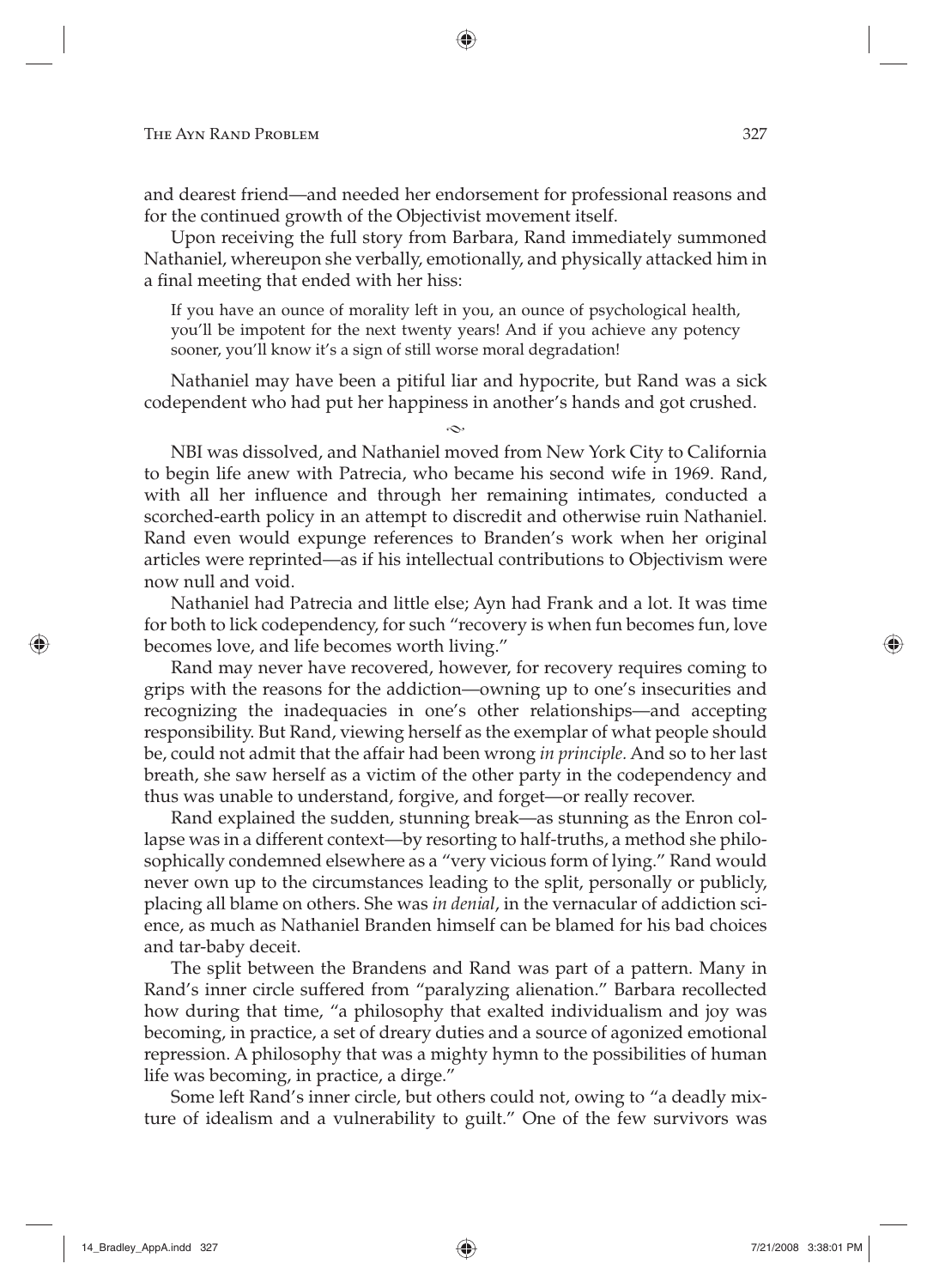Leonard Peikoff, who became heir to Rand's estate and founded the Ayn Rand Institute (ARI) in 1985. ARI not only is dedicated to the veracity of Rand's writings in toto but also defends Rand's personal life as consonant with Objectivism. It is as if the moral perfection of Rand is necessary for Objectivism, something which it is clearly not.

⊕

## **Relationship Addiction (Codependency)**

Codependency, or relationship addiction, is defined by the National Mental Health Association (NMHA) as a "learned behavior . . . that affects an individual's ability to have a healthy, mutually satisfying relationship." The codependent cannot emotionally disentangle from a "one-sided, emotionally destructive and/or abusive" relationship. Misplaced caretaking for the partner leaves the codependent "feeling choiceless and helpless in the relationship," yet the codependent is "unable to break away from the cycle of behavior that causes it."

Codependency is "a disease of lost selfhood," a "dysfunction . . . from focusing on the needs and behavior of others." It also has been called "the addiction to looking elsewhere." The values and practices characteristic of codependency run contrary to the self-reliance that is taught by Objectivism. Melody Beattie begins her book *Codependent No More: How to Stop Controlling Others and Start Caring for Yourself* with an Objectivist-like, commonsense quotation (from Agnes Repplier): "It is not easy to find happiness in ourselves, and it is not possible to find it elsewhere."

*Why couldn't Ayn Rand find happiness in herself or at least in her own husband, Frank O'Connor?* Did Rand's depression and deep-rooted insecurities have a physiological basis? Was it due to her prior drug usage (Dexamyl, a combined amphetamine and barbiturate)? Could today's antidepressants have allowed her to be more satisfied with her accomplishments and more optimistic about her future—and thus have a sustainable relationship with Nathaniel Branden and her own husband? These questions can only be raised, not answered.

Scarcely understood in Rand's time, codependency has become a well-studied emotional disorder. Rand (and Nathaniel) exhibited its classic behavioral characteristics, described in part by NMHA as:

- An exaggerated sense of responsibility for the actions of others . . .
- A compelling need to control others . . .
- Fear of being abandoned or alone . . .
- Rigidity/difficulty adjusting to change
- Problems with intimacy/boundaries
- Chronic anger
- Lying/dishonesty

◈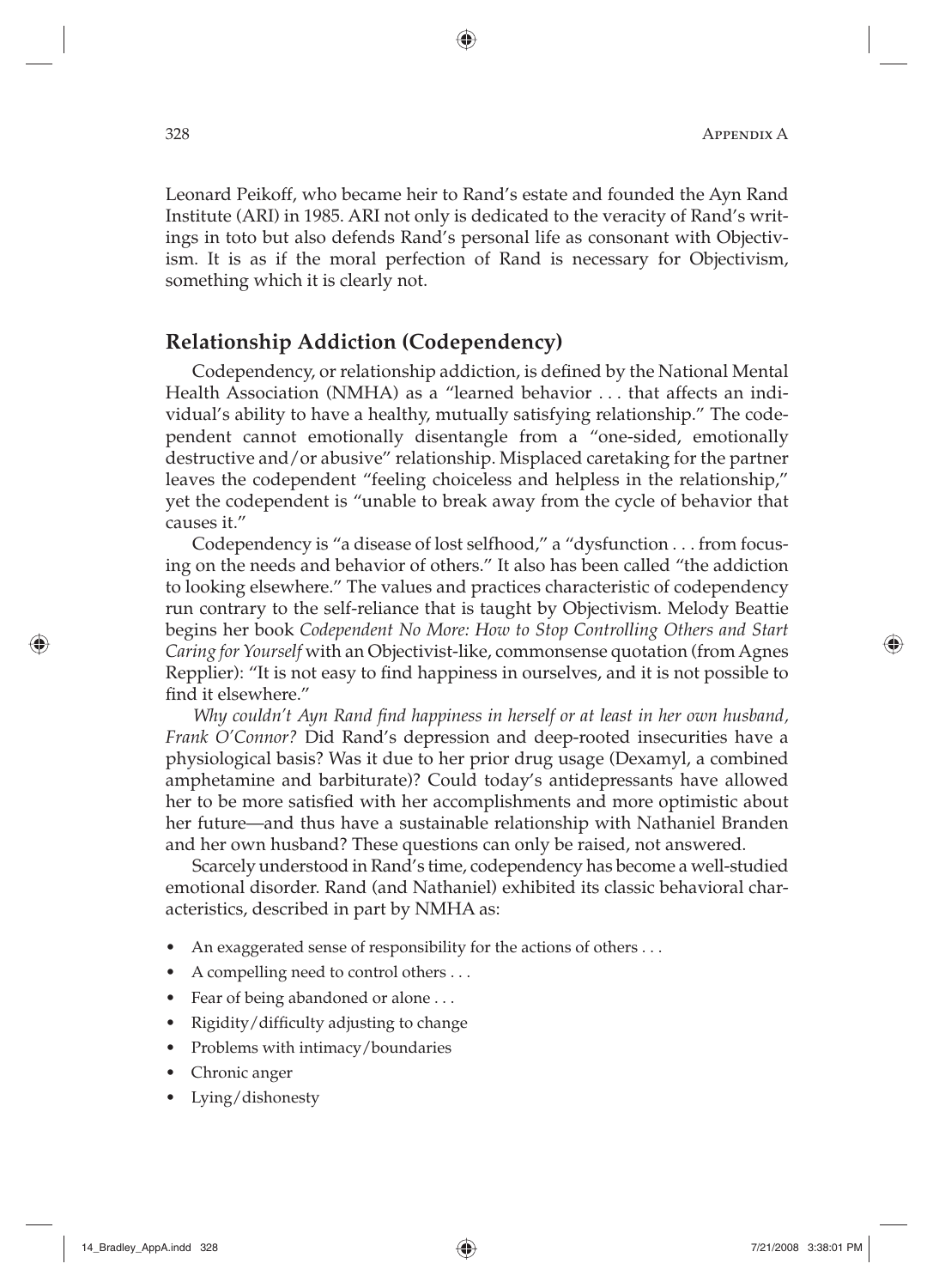- Poor communications
- Difficulty making decisions

Another descriptive can be added to these: *chronic depression.* And indeed, Rand was in such a state, and Nathaniel was not far behind.

There were many telltale signs of codependency in their relationship. Rand heaped increasing praise upon Nathaniel, even telling him that she could not survive without him. She dedicated *Atlas Shrugged* to him in addition to her husband—then used the inscription against Nathaniel as if it were a marriage bond. Interminable discussions between the two included statements from her that ranged from inordinate praise to devilish threats (Rand's own form of deceit, or a deceit fighting Nathaniel's deceit):

- "If anything goes permanently wrong between us, I'm finished. Everything is finished. You're my lifeline to the world and to any chance at happiness I'm ever going to have."
- "The man to whom I dedicated *Atlas Shrugged* would never want anything less than me! I don't care if I'm ninety years old and in a wheelchair."
- "You [want] a personal life away from me? . . . You have no right to casual friendships, no right to vacations, no right to sex with some inferior woman!"

Rand was unable to see the reality she did not like. "Ayn's blindness on some issues is incredible," Barbara remarked to Nathaniel in the period right before the breakup, continuing: "You've got to find a way to help her see the truth. A way that won't devastate her. Not that Ayn would ever admit to being devastated. Poor Ayn. Poor Nathan."

Codependency brings out the worst in the afflicted. Nathaniel remembers Rand's "near paranoia, violent temper, and general blindness to any context but her own." He was engulfed in his own hell, lacking any perceived way of escape without dramatic consequences. "The only thing worse than feeling trapped in a nightmare," he summarized, "is forbidding oneself to know that one feels trapped in a nightmare."

Despite her own teachings on the primacy of self-reliance and personal responsibility for one's own happiness, Rand put herself into an untenable situation with the affair. She placed her emotional state and happiness in the hands of another person—and not her husband at that. Nathaniel himself remarked "how disastrous it was to allow my self-esteem to become involved with my relationship with Ayn."

The psychological explanation of codependency is not mentioned once in James Valliant's 400-page attempted exoneration of Rand, *The Passion of Ayn Rand's Critics*, based in part on newly released entries from Ayn Rand's personal diary. (A full release of Rand's diaries has not been made, which will be necessary to further understand the dysfunctional relationship under review.) Valliant casts

 $\sim$ 

↔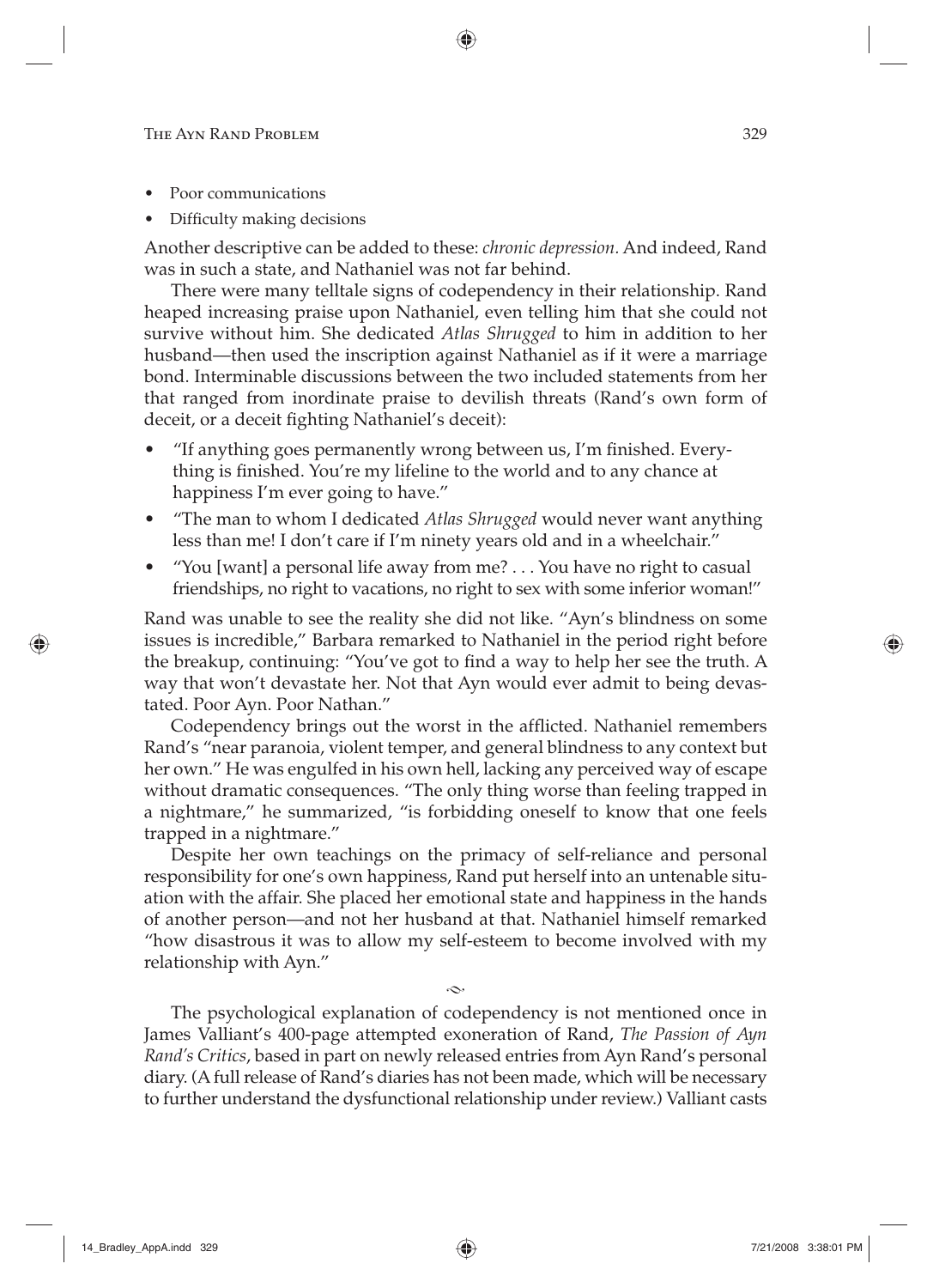#### 330 Appendix A

blame almost entirely on Nathaniel—with some reserved for Barbara Branden. In Valliant's interpretation, Rand was "a romantic soul [who was] cruelly manipulated by a man to whom she had given her highest trust and affection." The author goes so far as to conclude at the end of the book that "[Nathaniel] Branden's psychology shows a striking similarity to the *psychology of a rapist.*"

Valliant's black-and-white reinterpretation is problematic. Although it is possible that Nathaniel and even Barbara have misconstrued parts of the story with their recollections, Valliant throws the baby out with the bathwater to suggest that their memoirs each are "monuments of dishonesty on a scale so profound as to literally render them valueless as historical documents."

But given the facts (marital circumstances, age difference, etc.) and Rand's mental makeup, was an emotional and physical affair between Nathaniel and Ayn really sustainable? Valliant admits: "Certainly, the average contemporary husband would find such a situation [as between Ayn and Nathaniel] intolerable." He also shares Rand's answer to the question once posed to her in public about whether a person can be romantically in love with two people at the same time. Rand answered (before the blowup when, *presumably,* she was in love with Frank O'Connor): "It's a project that only giants can handle." Thus, she viewed herself as a *giant*, one who could live life by a set of rules different from everyone else's, different from the nongiants' rules. Still, Rand shuddered at the prospect that Nathaniel would find his own love, one that could require a triangle where she was not at the apex.

If Rand had not drifted into codependence but was emotionally strong enough to end the physical side of the relationship—and thus the emotional intimacy that went with it—Nathaniel's own behavior would have been far less evasive and dishonest than it turned out to be. A much healthier relationship, and certainly greater productivity and happiness, could have resulted from setting emotional and physical boundaries. Sadly, Frank O'Connor was not what Ayn could accept, at least after she entered into an emotional/physical oneness with her protégé.

#### **Lessons**

↔

Nathaniel Branden possessed personality flaws and has regretted his authoritarian, insensitive years at the feet of Ayn Rand. Nathaniel could have and should have ended the affair much sooner, as Rand should have. Without the affair, Rand surely would have been more productive and less controlling, although the latter was apparently a deep-seated trait that might have still manifested itself.

As it turned out, the affair brought out the very worst in Ayn Rand—as it did in Nathaniel Branden. "The luckiest beneficiaries of her work are the people who read her and never see her, never meet her, never have any reason to deal with her in person," Nathaniel concluded from the ordeal. "Then they get the best of what she really was."